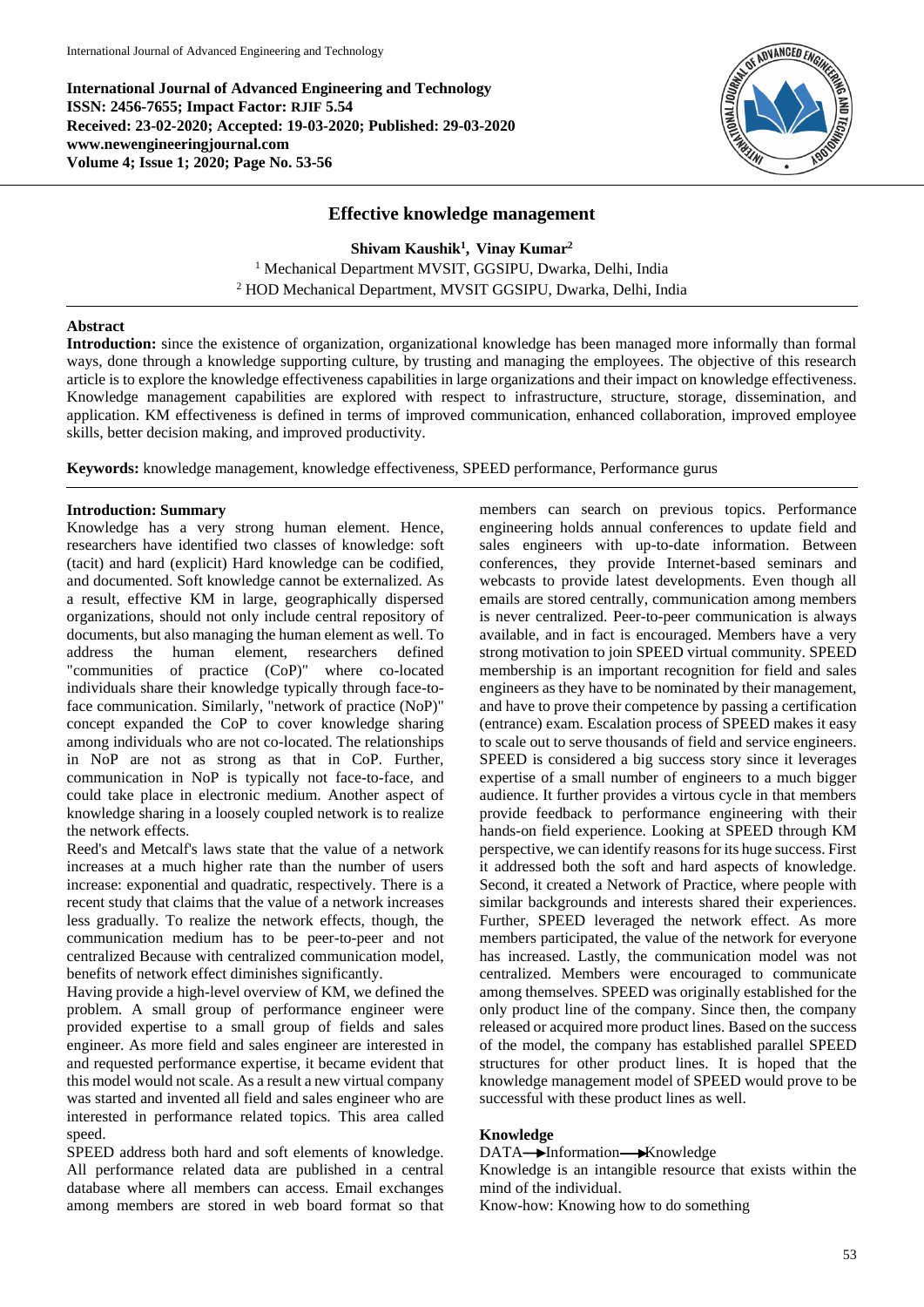-Able to solve forward problem (cause  $\longrightarrow$  effect) -as well as the inverse problem (effect  $\rightarrow$  cause)

### **Management**

Traditional management definition:

-plan

-organise

-lead

Yet, another definition- Effective use of resources to achieve goals

# **Knowledge Management (Km)**

-Knowledge is an important resource of organizations. -In today's economy, effective management of knowledge is

imperative

-Time = money

In many industries cost of employee time is a significant cost item.

# **Duality of Knowledge**

Soft knowledge vs. hard knowledge

-Softer aspects of knowledge are those that cannot be externalized

-Harder aspect are those that can be articulated, captured and stored.

- These are also known as tracit vs. explicit knowledge.

### **Sources and Type of Knowledge**

Soft (tracit) knowledge: -People - subject matter experts -Organizational relationship -Culture, beliefs, background and values -Past experiences

### **Hard (explicit) knowledge**

Some are structured, and well documented -Documented (reports, presentation, etc) -Email exchange -Employee resumes and profiles

### **Other are unstructured**

-Whiteboard drawings/notes -Halfway/ water cooler small talks

### **Km Problem**

-Managing knowledge includes not only managing documents but also managing peoples (soft/tracit knowledge) -KM is not just putting all hard knowledge in a central repository and not an IT problem

-When organization face a problem, they need to search for the right "knowledge" in all sources

- Especially difficult to get to tracit knowledge
- How to find out whether the organization has the knowledge?
- Who has the knowledge? How to access the relevant knowledge?

### **Databases**

May be a solution for some cases… but

- -Difficult to maintain up to date
- -Has to be easy to update/use
- -Rewards/recognition for contributors
- -Interaction among participant is difficult

Performance group develops tool for gurus to use -know – how transfer through expert systems and simulations

### **Conclusion**

Most importantly, cannot codify tacit knowledge – missing human element and interaction

Centralized communication reduces network effect.

# **Community of Practice and Network of Practice**

Community of practice

- Groups of people informally bound together by shared expertise and passion for a joint enterprise

-Usually refers to face to face interactions along with strong relationship among co-located individuals

### **Network of practice**

-Expands community of practice to include "network" type relationships that are not necessarily strong

-It also includes distributed and electronic networks

### **Network Effects**

-REED's law: A network's value increasing exponentially with the size of users

-Metcalfe's law: A network's value is proportional to square of its uses

-Briscoe, *et al*. corrects this into n.log (n) where n is the number of members

### **Problem Circa**

Single product line: Symmetrix

- High-end, enterprise storage array
- A small engineering performance group (15-20 people)
- -Measured system performance,
- -Product performance reports,
- -Amassed a huge system performance knowledge

Thousands of field and sales people dependent on the performance group for

- -Pre sales: customer engagement
- -Post sale: performance troubleshooting
- Pre and post sales engineers did not communicate well

Field and sales organization grew at high rate, and expected support

The small engineering group could not scale to

-Support the field

-Share information and experience with such a large group

### **The Solution**

Best expressed by the Chinese proverb: "Give a men a fish and he will eat for a day. Teach him how to fish and he will eat for a lifetime"

### **Better manage the performance knowledge**

- -Train the field
- -Provide idea
- -Transfer information
- -Transfer know-how
- -Provides tool
- -Get feedback

However, it is impractical to reach everyone on the field Speed: Symmetrix Performance Engineering Evaluation Database Started as a database, but then grew into full knowledge management system and community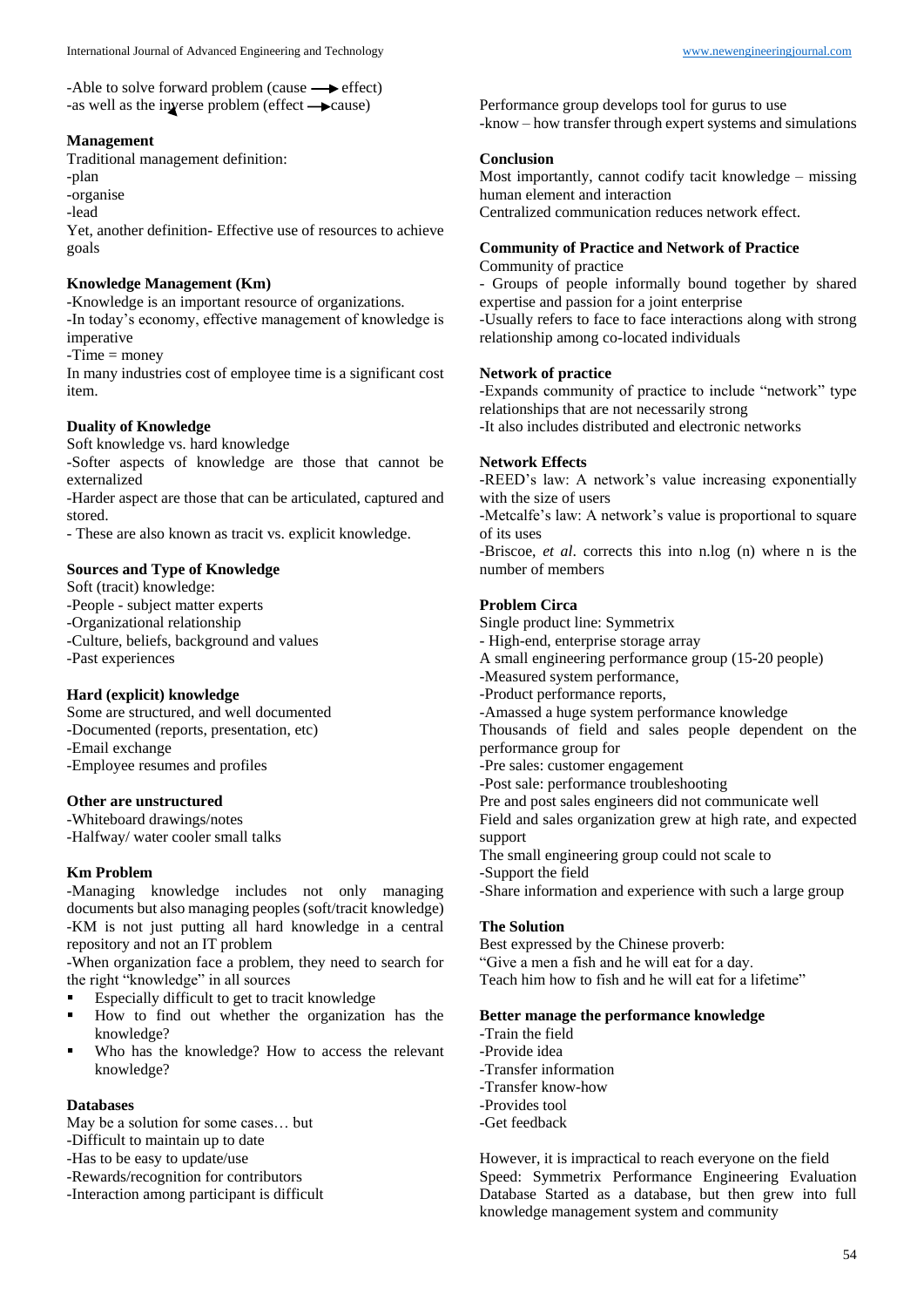Created a community of performance experts Member of the community are called "Performance Gurus"

### **The gurus are**

-Pre or post sales engineers

-Nominated by their manager

-Not compensated for their participation and extra work required in speed

-Certified after taking an exam

### **The gurus are selected carefully to give full geographical coverage**

-At least one each major cities -At least one in each country

### **The Performance Gurus**

The gurus form a buffer between performance group and the rest of the field

The gurus are well recognized in their local field office

Problem are escalated in hierarchical fashion

-When someone has a problem, they contact their local gurus and seek help

-If local gurus cannot find answer, the problem is escalated to performance engineering.

Performance group strictly enforces proper escalation channels

# **Speed Performance Guru Covenant**

To be successful and practical, SPEED requires participate to abide by a covenant:

-Actively help people in their local office

-Be active in guru email list and message board

-Be willing to learn continuously from board published by performance engineering

-Provide feedback to engineering on system performance, customer expectations

-Evaluate and use tools provided by the performance group -Maintain confidentiality of performance data – share only with other based on a need-to-know basis

# **Benefit of Speed to Performance Gurus**

Access to performance data and reports

-Continuously updated by performance group

Access to the peer community

-Exchange customer experience

Access to engineering through performance group

-Gurus have a chance to receive fellowship and work in engineering on a specific problem

Recognition as go to performance person in their local offers

Pre and post sales engineering actively communicate

Membership is valuable and prestigious

-Nominated by their manager

-requires certification

# **Benefit of Speed to Performance Group**

Performance gurus become first line of defence

-The group is not bogged down with simple, or known problems

-Only complex problems are escalated

Performance know-how is scaled

-Customers use and deploy products and competitive products

-Fields personnel uses internal tool developed to support field Performance group learns about customer expectations from new products or new IT trends

### **Speed as Knowledge Management Solution**

Employ employees with special interest in performance SPEED gathers them under one roof Simple problem are handled and solved locally More complex issues are either solved -Within speed community -With help from performance group Reports and performance data maintained in central database -Indexed based on topic -Keyword searchable

# **Speed as Knowledge Management Solution**

Email exchange among performance gurus are retained in the Web Board

-Possible to do keyword search on past topics

Strong communication

-When new reports are published, email notifications sent to all members

-Quarterly newsletter

-Bits N bytes and case studies: short noted on specific topics prepared by gurus published in SPEED

-Engineering frequently polls the gurus to get their feedback on contemporary issue and trends in the field

Before posting for a new problem, gurus are required to search

-past web board topics

-SPEED reports to see if the problem is solved/addressed before

Performance group trains regularly with every major release of hardware and software

-Training sessions are recorded and published as wec cast Speed website

### **Speed has been a big success**

Currently there are 800+ symmetrix performance gurus Other organizations appreciate the value: sales and customer support organizations

-Fund many speed training meetings

-Nominate members of their organization to spend time with **SPEED** 

### **Gurus appreciate the value**

-Willing to prepare for, and take a certification exam -Training meetings fill-up very quickly

Parallel "speed" stacks are established for other product lines -Clariion (mid-range)

-Celerra (NAS)

### **Room for Improvement**

Speed is not perfect

-Participation from gurus is not high – there are many who do not actively participate discussion groups

-IT infrastructure needs updating

-Cannot ensure and enforce that entire community digests the information and use them the right way

-Dependent on gurus motivation

Performance group has been working to improve it continuously